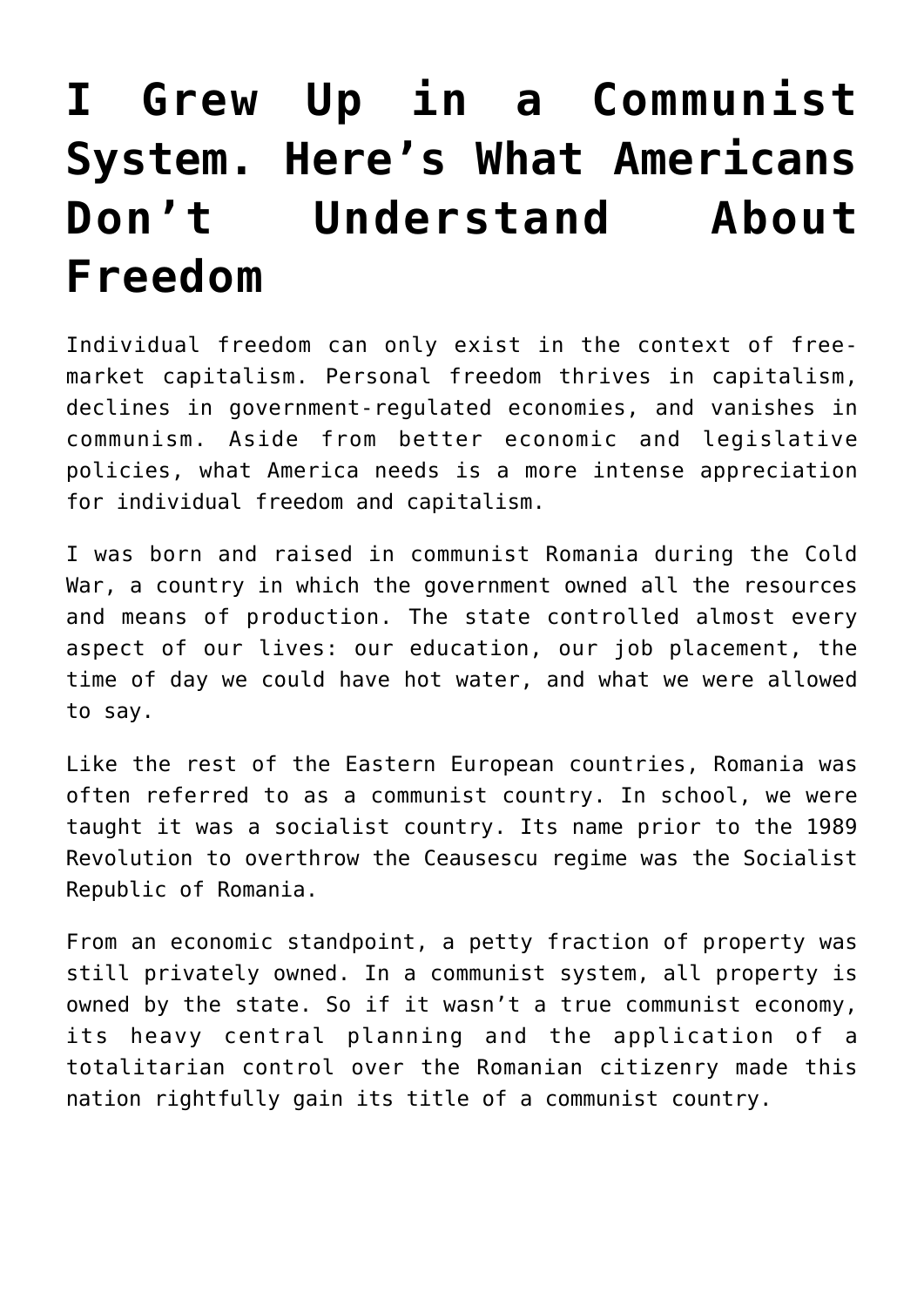### **Socialism Creates Shortages**

Despite the fact that Romania was a country rich in resources, there were shortages everywhere. Food, electricity, water, and just about every one of life's necessities were in short supply. The apartment building in which we lived provided hot water for showers two hours in the morning and two hours at night. We had to be quick and on time so we didn't miss the opportunity.

Wrigley's chewing gum and Swiss chocolate were a rare delight for us. I remember how happy I was when I'd have a pack of foreign bubblegum or a bar of delicious milk chocolate. I'd usually save them for special occasions.

Fruity lip gloss, French perfume, and jeans were but a few of the popular items available only on the black market and with the right connections. God bless our black-market entrepreneurs! They made our lives better. They gave us the opportunity to buy things we very much desired, things we couldn't get from the government-owned retail stores which were either half-empty or full of products that were ugly and of poor quality.

The grocery stores were not any better. I get it, maybe we didn't need to be fashionable. But we needed to eat. So, the old Romanian adage "Conscience goes through the stomach" made a lot of sense.

During the late 1970s, life in Romania started to deteriorate even more. Meat was hardly a consumer staple for the average Romanian. Instead, our parents learned to become good at preparing the liver, the brain, the tongue, and other giblets that most people in the West would not even consider trying.

When milk, butter, eggs, and yogurt were temporarily available, my mom—like so many others of our neighbors—would wake up at 2:00 a.m. to go stand in line so she'd have the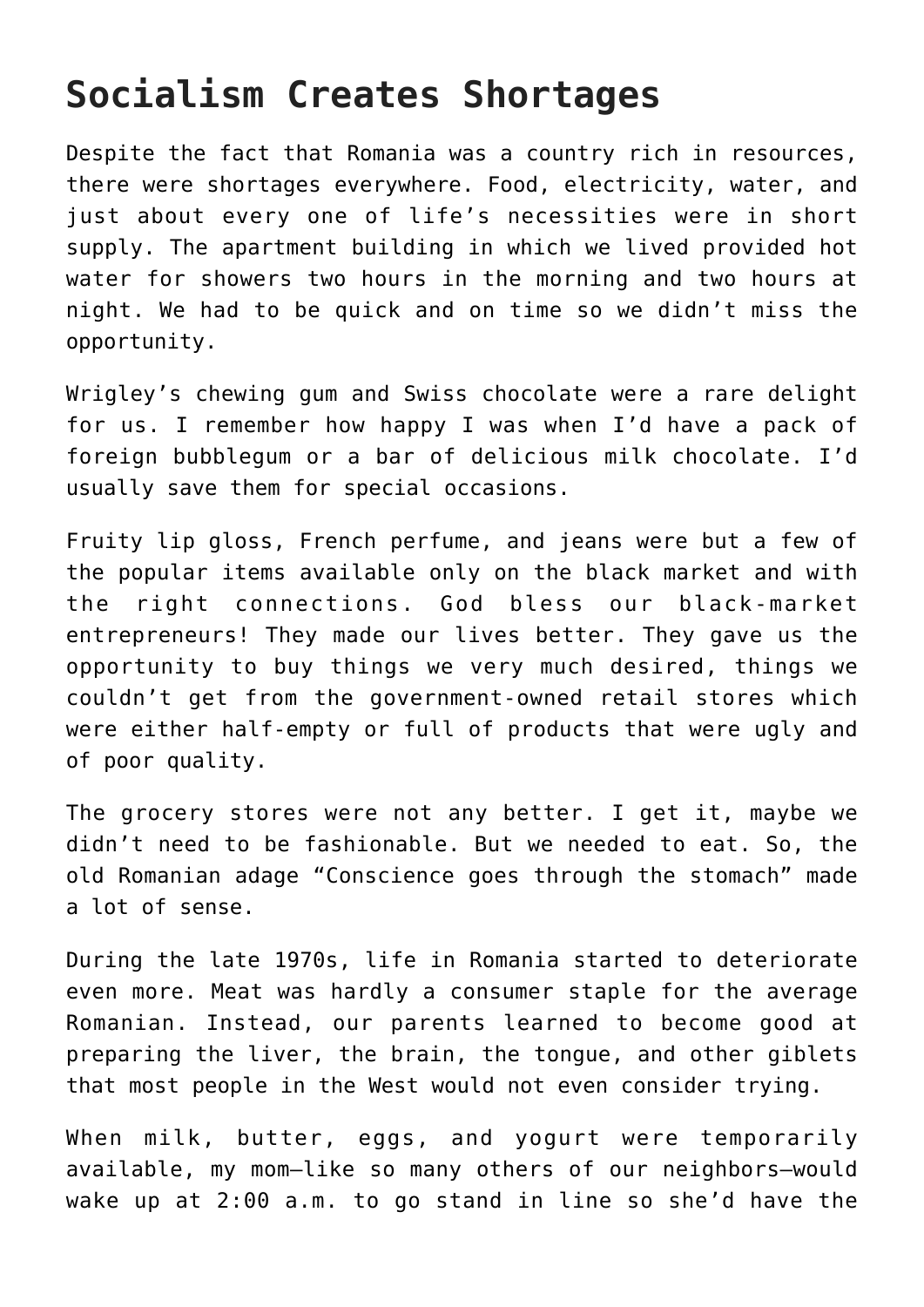chance to get us these goodies. The store would open at 6:00 a.m., so if she wasn't early enough in line she'd miss the opportunity.

In 1982, the state sent their disciples to people's homes to do the census. Along with that, food rationing was implemented. For a family of four like us, our rationed quota was 1 kilogram of flour and 1 kilogram of sugar per month. That is, if they were available and if we were lucky enough to be in the right place at the right time when they were being distributed.

The one television channel our government provided for us often focused on programs related to crime and poverty in the western world. After all, people were poor and suffering because of capitalism, so we were told, so we needed socialism and communism to solve the inequalities of humanity.

## **Capitalism Advances Private Property**

Considering the shortages created by the government-controlled economy of my birth country, I came to understand and appreciate capitalism, the one system that had the most dramatic effect in elevating human civilization.

The layman definition of capitalism is the economic system in which people and businesses engage in manufacturing, trading, and exchanging products and services without government interference. A free-market capitalist system works in a more efficient manner when not tampered with by government or central bank intervention in the credit markets, monetary policy, and interest rate fixing.

Private property and private property rights are at the core of capitalism. When in school, we learned that private property makes people greedy and is considered detrimental to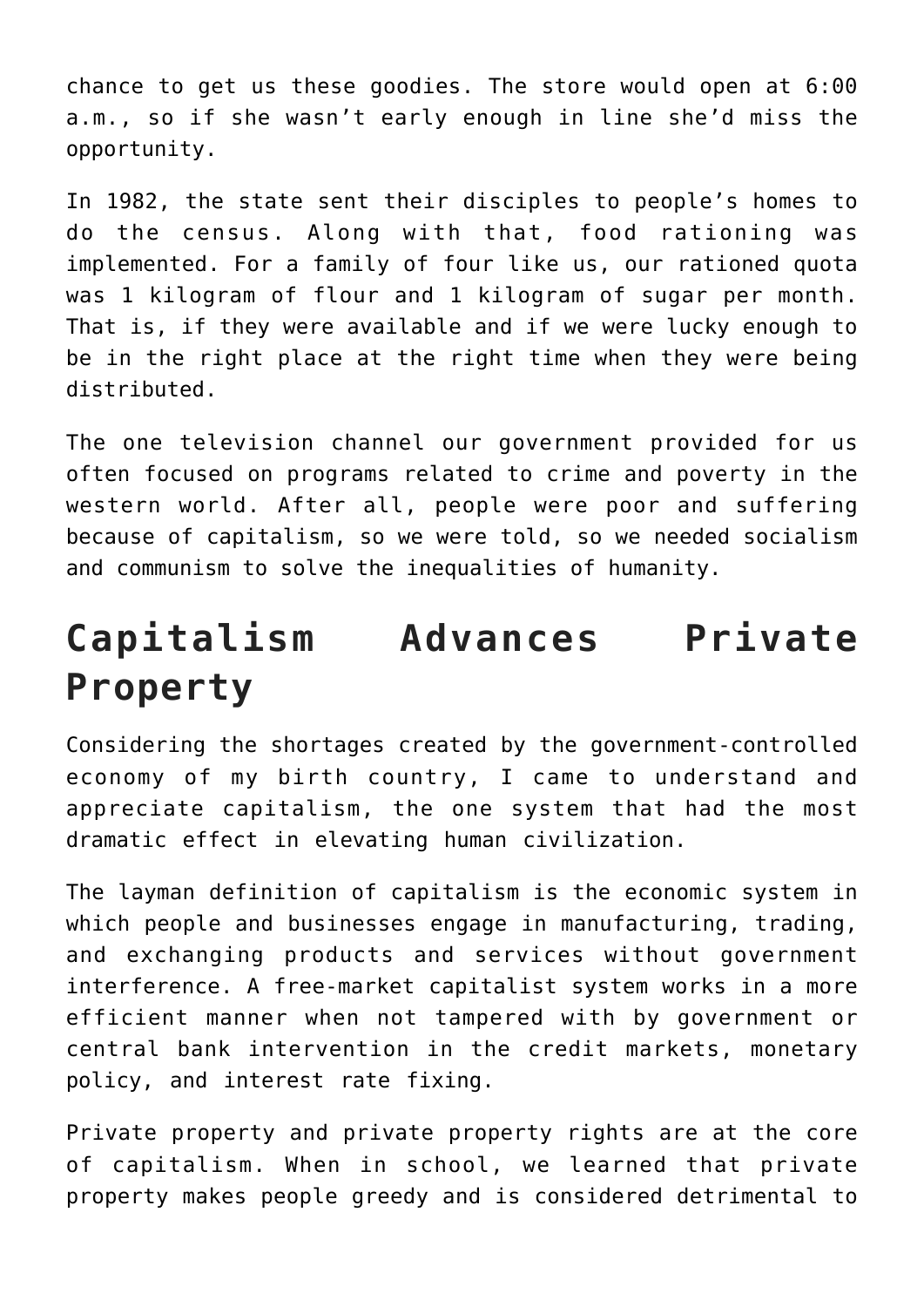society. Private property was associated with capitalism, the system that our textbooks claimed failed.

#### **Allocation of Resources**

Romania was rich in natural resources, yet the difference between our standard of living and those from the West was quite dramatic. It was indicative of a flawed economic system that most countries in Eastern Europe adhered to during the Soviet Era. But one may ask why was there so much poverty when natural resources are so abundant?

Economics is the study of the allocation of scarce resources which have alternative uses. Efficiency is thus of primary concern when the goal is economic progress.

In a centrally-planned environment, the various government individuals who are assigned the task of planning the economy could not possibly know how to properly allocate the scarce resources of an entire nation, no matter how smart or educated they are. Shortages are one of the consequences of improper allocation of the scarce resources.

The free market, however, through the multiple spontaneous interactions of businesses and consumers, directs the allocation of resources via the amazing process of supply and demand. It is precisely due to the profit and loss events that economic efficiency is stimulated.

#### **Free Markets Attract Capital**

Due to its profit incentives, capitalism encourages innovation. Innovation leads to progress and an increase in the standard of living. But progress and the climate which offers humans a high standard of living cannot be created without the capital to transform and turn resources into the final products that give us the—relatively—cheap energy and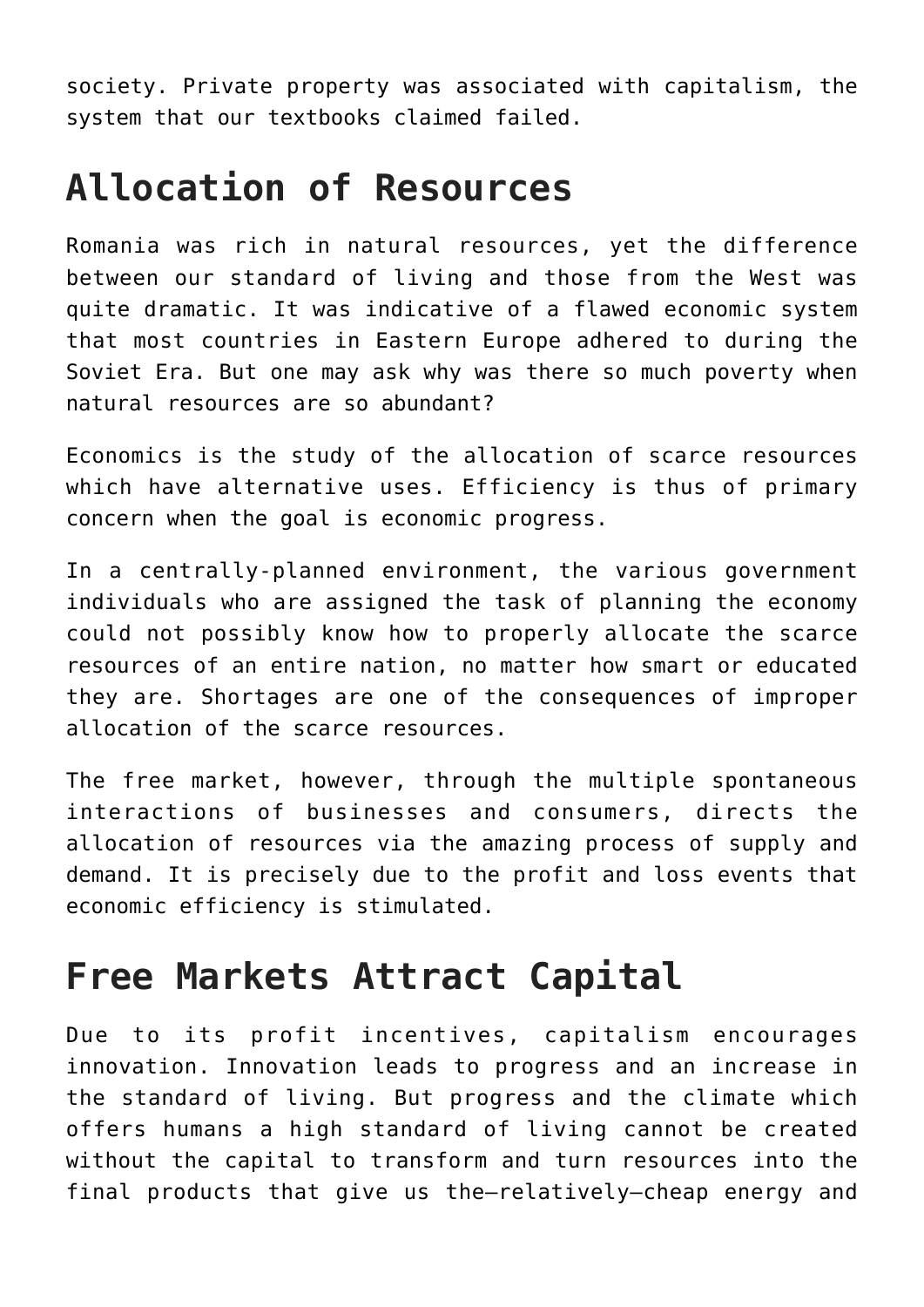food, smartphones, fitness gyms, and overall the life we currently afford. Capital moves in the direction of less regulation, less government intervention, and less taxation. In short, capital moves to where there's more economic freedom.

In contrast, communism, socialism, fascism, or just about any government-controlled system lacks the profit incentive. The people, who are the human resources, have no desire to engage in a business where the reward is not attainable (unless it's done in the black markets). They accept the state and its bureaucratic cronies to dictate their faith.

Capital is chased away due to the high risk associated with governments who engage in high levels of controlling their economies and, often, corruption. The overall standard of living is dramatically lower than in most capitalist places, and the poverty is higher. Consequently, the collectivist country falls into an economic and social trap from which it is hard to escape. Only capitalism can save a nation from the failure of its central economic planning.

## **Capitalism Helps Us Be Better Individuals**

Similar to the old Soviet lifestyle, let's remember what the typical Venezuelan family of our times worries about on a daily basis. Food to put on the table and the safety of their children. They wake up in the morning wondering how many meals they can afford that day, where to get them from, and how to pay for them.

We, the lucky ones to live in a relatively free-market system, don't have these kinds of worries. We go to work, get leisure time to be on Facebook, watch TV, be with our families, read books, and enjoy a hobby or two. In short, we have the personal freedom to engage in and enjoy a variety of life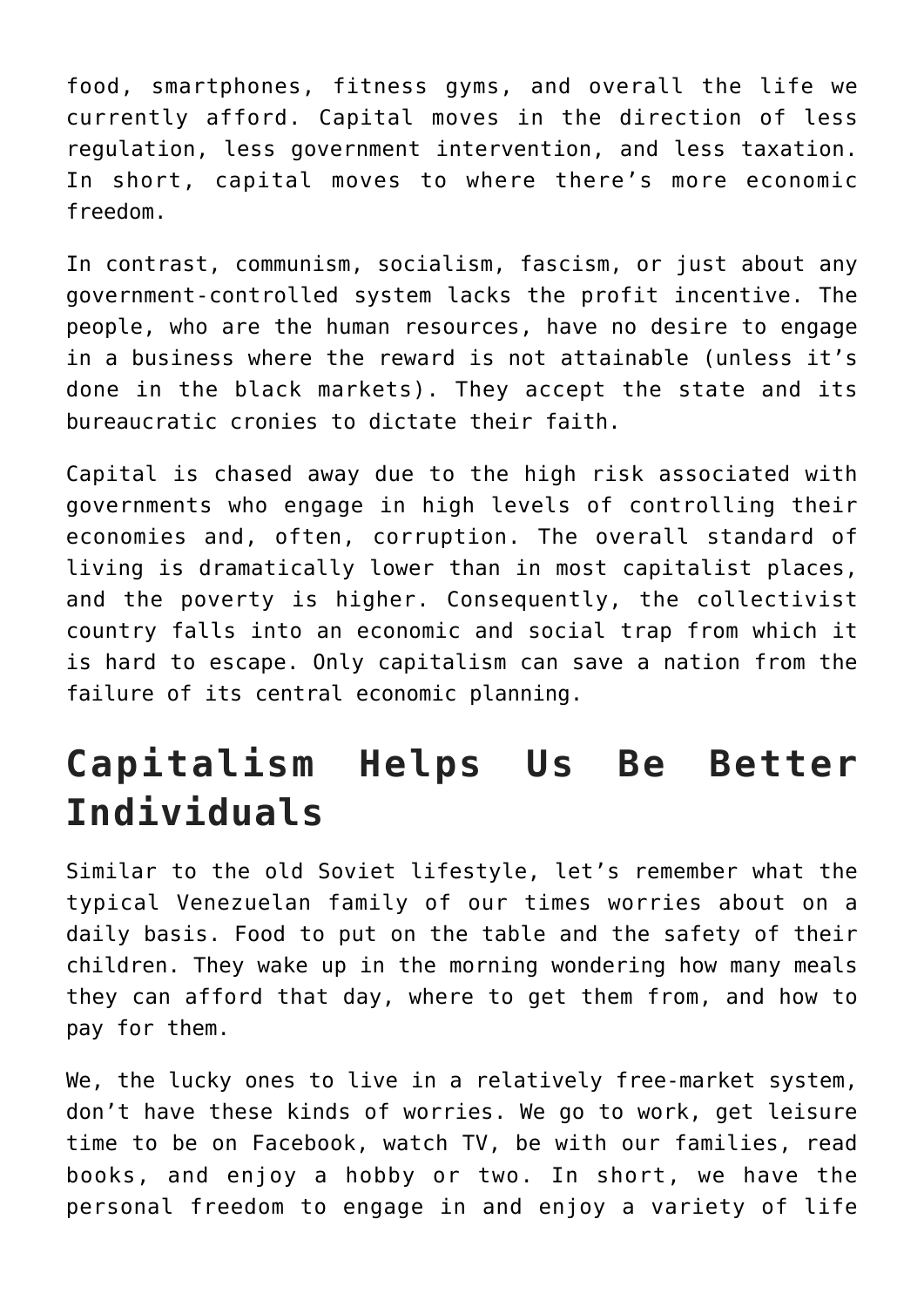events because of capitalism.

But there's another important motive to desire to live in a capitalist society. We are free to create and come up with all kinds of business ideas, no matter how crazy some might be. Because we don't have to worry about tomorrow, we have—or make—the time to read, explore, and innovate.

Capitalism makes it possible for us to challenge ourselves, to have goals, and to put forth the sweat to achieve them. It gives us the freedom to try new things and explore new opportunities. It gives us the chance to create more opportunities. It helps us build strong character because when we try, we also fail, and without failure, how do we know we've made mistakes? Without failure, how do we know we must make changes?

## **Individual Freedom Can Only Exist in the Context of Free Markets**

Before immigrating to the U.S., I had to go through a rigorous process. One of the events was the immigration interview with the American counselor who, among many other questions, asked why I escaped Romania and why I wanted to come to America. My short answer was freedom. Then he posed the interesting question: "If America was to go through a period of economic devastation with shortages similar to Romania, would you still feel the same way?" I didn't think too much about it, and I said, "Yes, of course, as long as I have freedom."

In retrospect, that was a dumb answer on my part. After several decades, I came to believe that the human condition of individual freedom can only exist in the context of free markets. Shortages are created by the intrusion of the state into the complex activity of the markets, whether it's price controls or poor allocation of resources.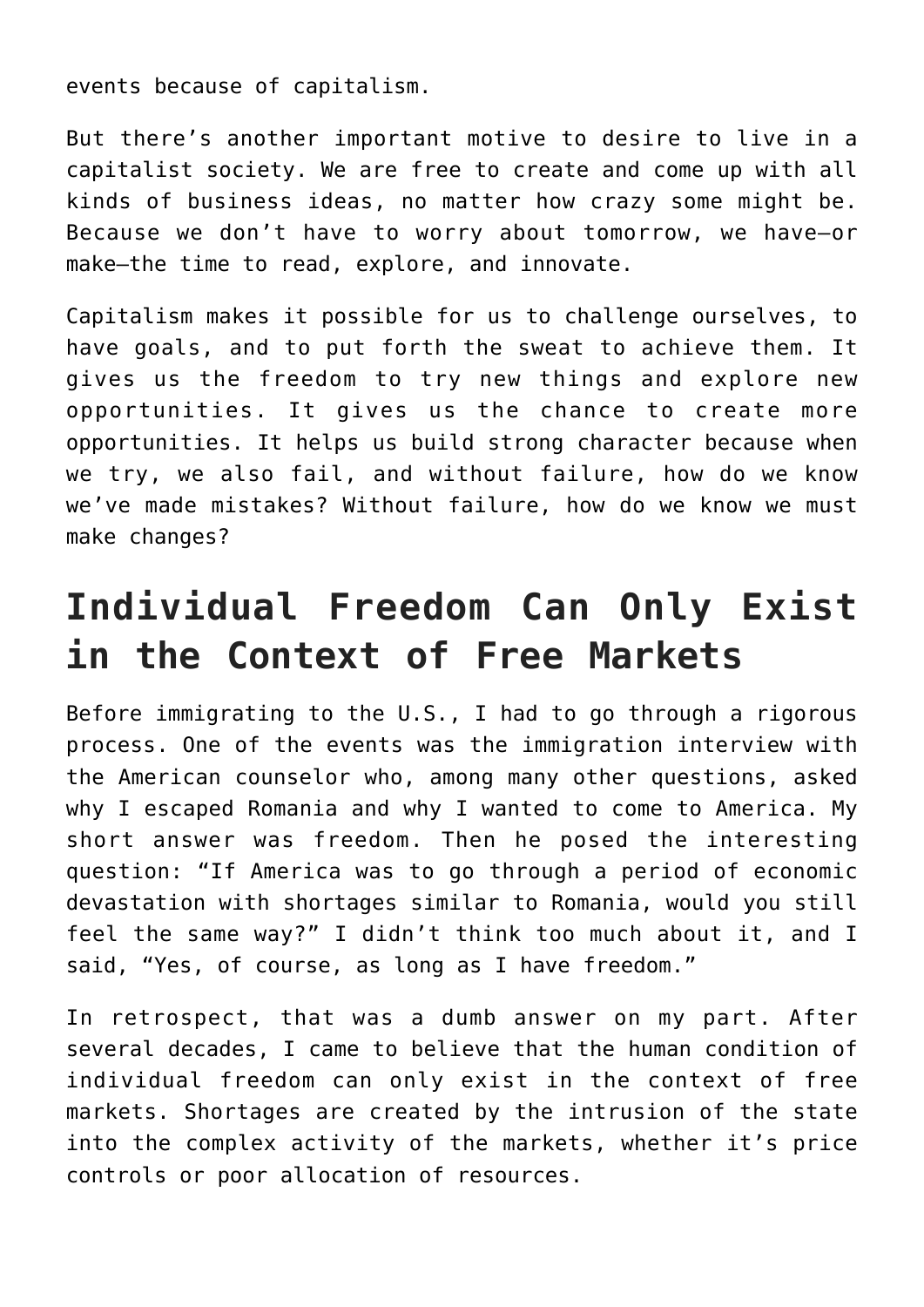When shortages are powerful and long enough to dramatically affect lives, people resort to revolt. Large revolts call for serious governmental actions including, but not limited to, eroding or completely eliminating individual rights (the right to free speech and to bear arms), the institution of a police state, and the enacting of a powerful state propaganda system. Capitalism is the path to the individual rights and liberty that build the solid foundation of a free society.

## **Is America a True Capitalist Economy?**

The short answer is no. Most of the world refers to the American system as being a capitalist one. Based on my short definition of capitalism, it is obvious that it is not quite a pure one, and I wish to clarify that the U.S. is not a truly free-market capitalist system.

The economic policy of the 19th Century with limited regulations and minimal taxation attracted the needed capital to our country. The Industrial Revolution made spectacular advancements in human conditions due to the capital concentrated in the region. America lost its number one place due to legislating higher regulations, taxation, and protectionist policies.

But we are still enjoying some of the fruits today. Compared to many countries in the world, we still maintain stronger capitalist traits than most, however Hong Kong, Singapore, Switzerland, New Zealand, and a few other nations who lead the way in economic freedom have surpassed us (see the [latest](https://www.fraserinstitute.org/economic-freedom/map?geozone=world&page=map&year=2015) [statistics\)](https://www.fraserinstitute.org/economic-freedom/map?geozone=world&page=map&year=2015).

#### **What America Needs**

Aside from better economic and legislative policies, what America needs is a more intense appreciation of individual